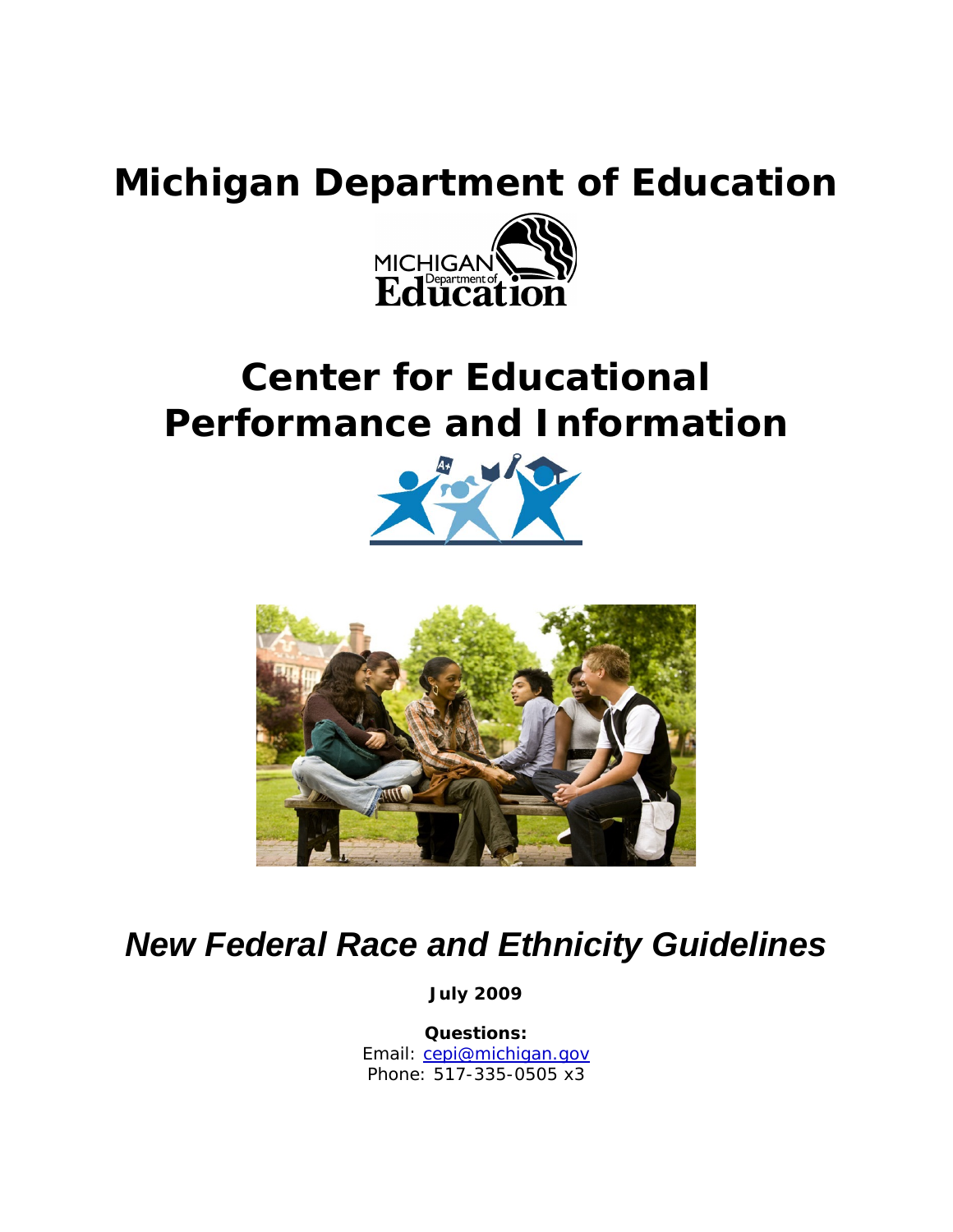## **Contents**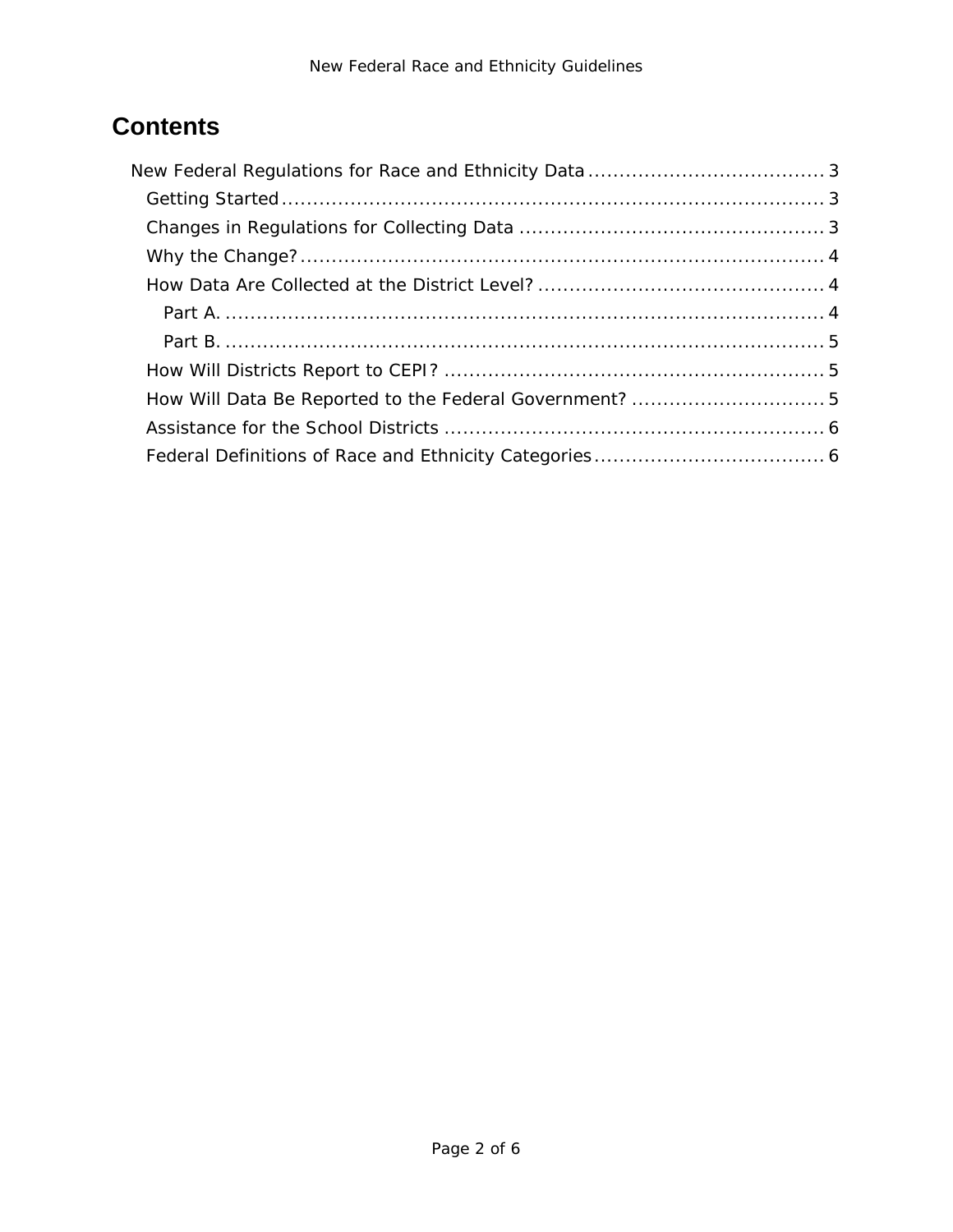## <span id="page-2-0"></span>**New Federal Regulations for Race and Ethnicity Data**

The purpose of this document is to provide information concerning the new federal guidelines for the reporting of race and ethnicity data for students and educational personnel.

### <span id="page-2-1"></span>**Getting Started**

The U.S. Department of Education is revising the way educational institutions and other recipients of grants and contracts are expected to maintain, collect and report data on race and ethnicity. States will be required to report summarized data to U.S. ED using these new standards. The new standards are part of federal education reports that school districts and states submit to receive funds such as those provided through the Elementary and Secondary Act and also are part of the required

U.S. ED accountability reports collected through the ED*Facts* data collection system. Within U.S. ED, the Office of Civil Rights collects data at the school and district levels to assist with its enforcement of laws prohibiting discrimination on the basis of race and national origin, among other personal characteristics. Under the Individuals with Disability Education Act, states are required to collect race and ethnicity data on students with disabilities. Data collected through the Office of Elementary and Secondary Education that account for progress in meeting the goals of the *No Child Left Behind Act of 2001* include information about students' race and ethnicity. These are examples of data collections tied to federal funding that must comply with the new federal guidance for collecting race and ethnicity data.

The revised race and ethnicity categories are also used by other federal agencies in civil rights, compliance monitoring and equal employment reporting for the public and private sectors, and for all levels of government. These race and ethnicity data standards have already been implemented by other federal agencies.

### <span id="page-2-2"></span>**Changes in Regulations for Collecting Data**

Federal agencies have been working to implement the regulations adopted by the U.S. Office of Management and Budget since 1977, and the U.S. Department of Education is among the last to finalize adoption, which will make education data consistent with the Census data and other national data sets. Specifically, the major issue the federal government is trying to clear up is the distinction between race and ethnicity. The change will allow individuals the opportunity to select multiple races to more fully describe their heritage. The revised guidelines include the following five race categories:

- American Indian
- Asian
- Black or African-American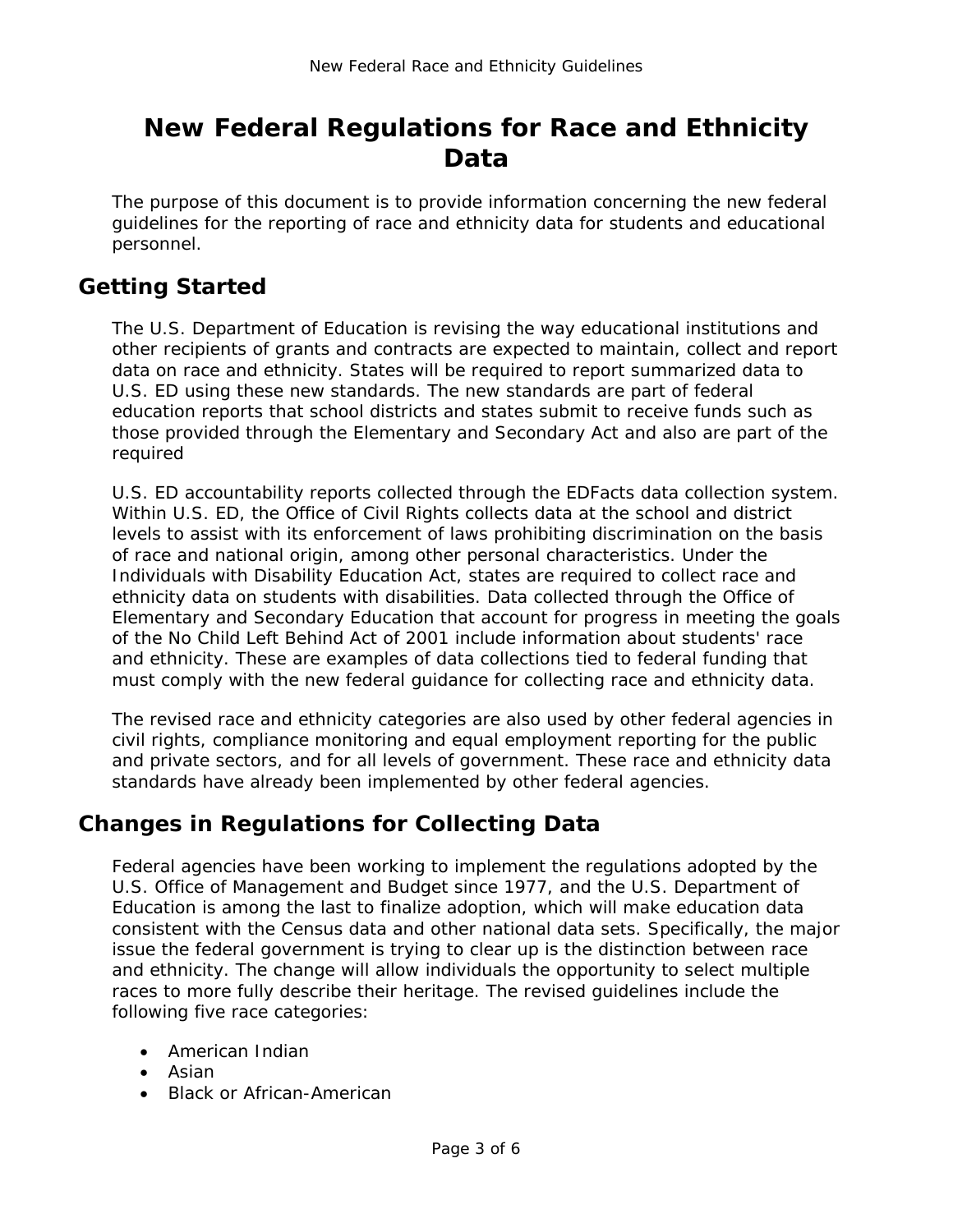- Native Hawaiian or Other Pacific Islander
- White

Please note that Hispanic/Latino is considered an ethnicity, not a race. Realizing this new focus is crucial to understanding the changes being made in terms of collecting and reporting data.

#### <span id="page-3-0"></span>**Why the Change?**

Prior to the new guidelines, respondents could only report a single race and/or ethnicity. The change allows individuals to more accurately identify themselves given the increasing diversity of the nation's population by providing them the option to select multiple race categories to describe their racial backgrounds. The new standards require the selection of race and ethnicity to be separate. The standards include two options for ethnicity (Hispanic/Latino or not Hispanic/Latino) and five categories for race. Each student and staff member needs to answer the ethnicity question first and then select one or more races. A two-part question must be used to collect the data about each student's and staff member's race and ethnicity.

#### <span id="page-3-1"></span>**How Data Are Collected at the District Level?**

A mandatory two-part question must be implemented for the 2010-11 school year for all school districts. The first part must ask about the respondent's ethnicity and the second part must ask about the respondent's race. Parents or guardians will be the primary source for identifying a student's race and ethnicity. Educational staff members will self-identify their individual race and ethnicity.

When parents or staff members decline to select a race and ethnicity, observers must determine the race and/or ethnicity by observation. This can be handled through various means such as family customs, language(s) spoken in the home, country of origin or tribal affiliations within the family.

The state of Michigan highly recommends the collection of race and ethnicity data from all students and staff members during the fall of the 2010-11 school year. This will allow students and educational staff members an opportunity to more accurately identify themselves.

The following provides a sample format for the two-part question: Please answer BOTH parts A and B.

#### <span id="page-3-2"></span>**Part A.**

**Is this student Hispanic/Latino?** *(Choose only one)*

- **No, not Hispanic/Latino**
- **Yes, Hispanic/Latino** (A person of Cuban, Mexican, Puerto Rican, South or Central America or other Spanish culture or origin, regardless of race.)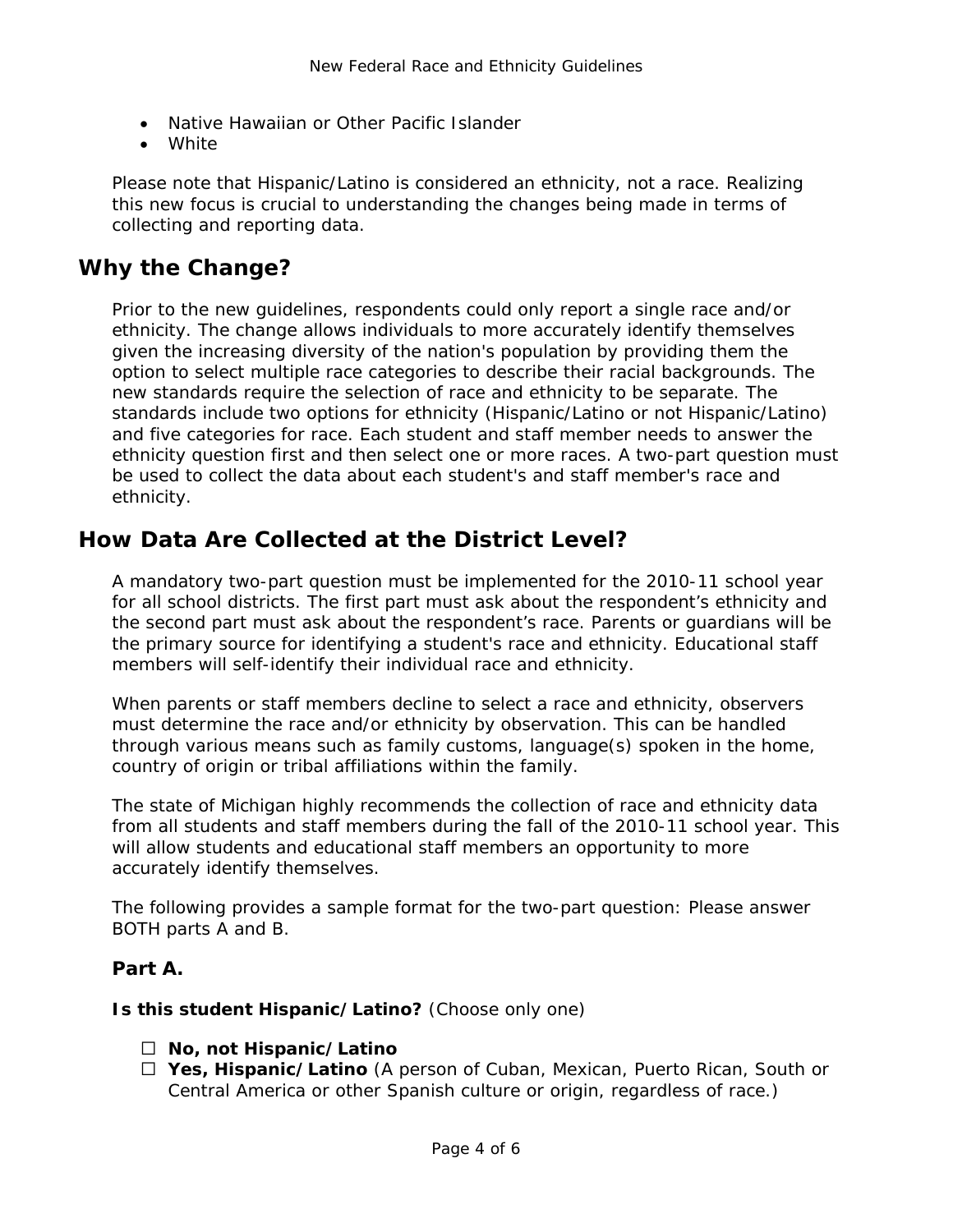Part A of the question is about ethnicity, not race. Regardless of what you selected in Part A, **please answer Part B** by marking one or more boxes to indicate what you consider your student's (or your) race to be.

#### <span id="page-4-0"></span>**Part B.**

#### **What is the student's race?** *(Choose one or more)*

- **American Indian or Alaska Native** (A person having origins in any of the original peoples of North and South America, including Central America.)
- $\Box$  **Asian** (A person having origins in any of the original peoples of the Far East, Southeast Asia, or the Indian subcontinent including, for example, Cambodia, China, India, Japan, Korea, Malaysia, Pakistan, the Philippine Islands, Thailand and Vietnam.)
- **Black or African-American** (A person having origins in any of the black racial groups of Africa.)
- **Native Hawaiian or Other Pacific Islander** (A person having origins in any of the original peoples of Hawaii, Guam, Samoa, or other Pacific Islands.)
- **White** (A person having origins in any of the original peoples of Europe, the Middle East or North Africa.)

NOTE: Both parts A and B **MUST** be completed. We encourage you to select an answer for **both** parts. If either part (A or B) is not answered, the U.S. Department of Education **requires** the school district to supply an answer on your behalf.

#### <span id="page-4-1"></span>**How Will Districts Report to CEPI?**

The Michigan Student Data System and the Registry of Educational Personnel will maintain their current structures for collecting race and ethnicity data. The data will continue to be reported within the current six-position field in each system. The categories reported to the state of Michigan are:

- American Indian or Alaska Native
- Asian
- Black or African-American
- Native Hawaiian or Other Pacific Islander
- White
- Hispanic/Latino

#### <span id="page-4-2"></span>**How Will Data Be Reported to the Federal Government?**

Hispanics/Latinos of any race will be reported as Hispanic/Latino only for all federal reports. Individual races will be reported as such. Multiple race selections in all other race categories will be reported with two or more races. The seven categories for reporting to the U.S. ED are:

- Hispanic/Latino of any race
- American Indian or Alaska Native, not Hispanic/Latino